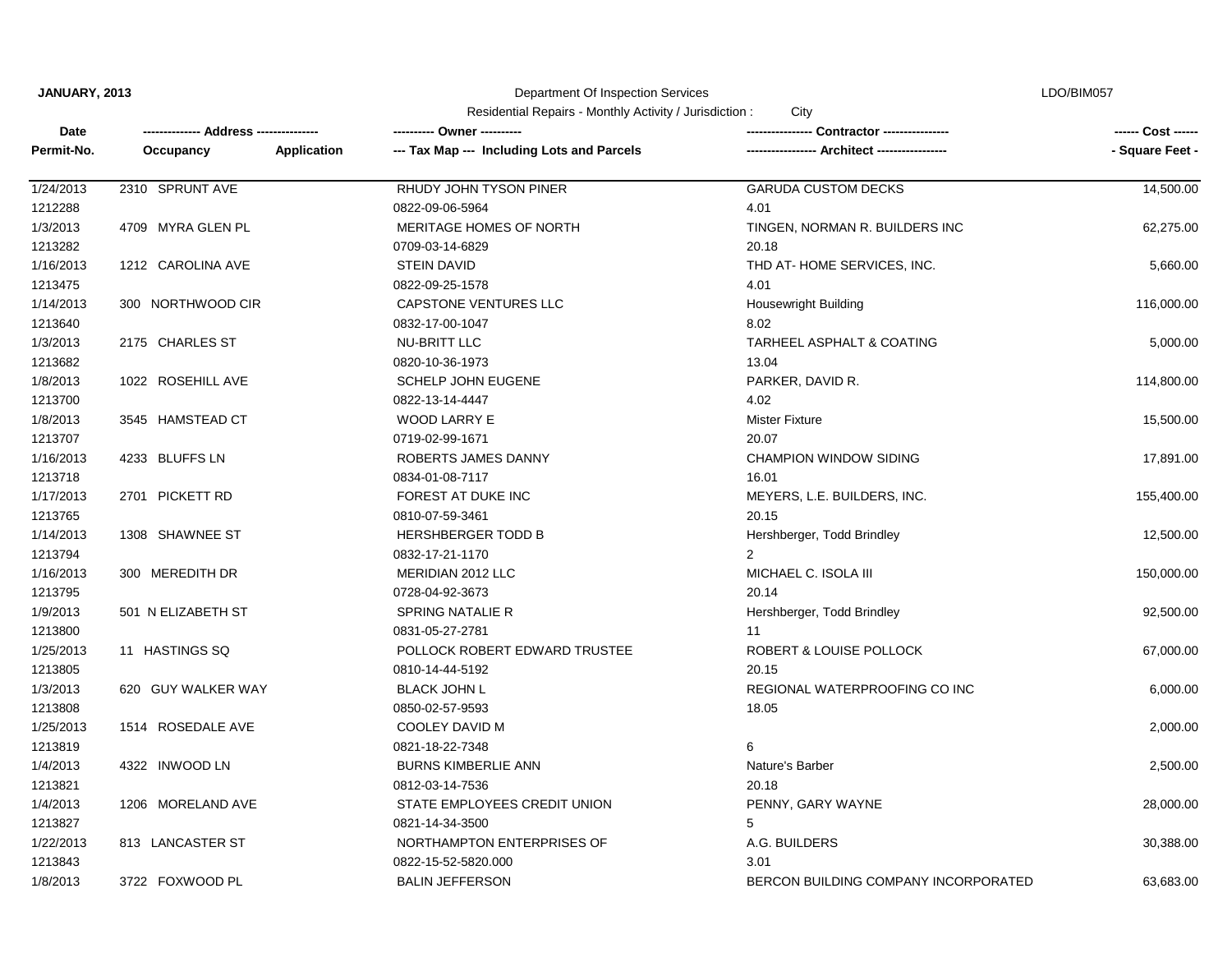Department Of Inspection Services

LDO/BIM057

| Residential Repairs - Monthly Activity / Jurisdiction: | City |
|--------------------------------------------------------|------|
|--------------------------------------------------------|------|

| Date       |                      |             | ---------- Owner ----------                |                                           | ------ Cost ------ |
|------------|----------------------|-------------|--------------------------------------------|-------------------------------------------|--------------------|
| Permit-No. | Occupancy            | Application | --- Tax Map --- Including Lots and Parcels | --- Architect -------------               | - Square Feet -    |
| 1213844    |                      |             | 0813-01-35-7116                            | 17.07                                     |                    |
| 1/22/2013  | 2604 WAKE FOREST HWY |             | <b>AGUILAR JOSE</b>                        |                                           | 38,800.00          |
| 1213850    |                      |             | 0841-14-34-0932                            | 18.02                                     |                    |
| 1/10/2013  | 209 W CORPORATION ST |             | MINERVA INVESTMENT PROPERTIES              | MCKINNEY HOME RENOVATION AND REPAIR, INC. | 140,900.00         |
| 1213852    |                      |             | 0831-05-09-5522                            | 8.02                                      |                    |
| 1/11/2013  | 2628 FERRAND RD      |             | <b>SAMSA LEIGH ANN</b>                     | <b>DONNA SAMSA</b>                        | 6,000.00           |
| 1213855    |                      |             | 0803-04-74-6243                            | 17.07                                     |                    |
| 1/2/2013   | 1017 ROCK ST         |             | <b>BUILDERS OF HOPE INC</b>                | ANDRE ALLEN                               | 1,000.00           |
| 1213866    |                      |             | 0821-10-45-6565                            | 5                                         |                    |
| 1/2/2013   | 1019 ROCK ST         |             | <b>BUILDERS OF HOPE INC</b>                | ANDRE ALLEN                               | 1,000.00           |
| 1213867    |                      |             | 0821-10-45-6565                            | 5                                         |                    |
| 1/9/2013   | 508 W KNOX ST        |             | PIERCE MARION S                            | THD AT-HOME SERVICES, INC.                | 6,586.00           |
| 1213868    |                      |             | 0822-16-93-5760                            | 3.02                                      |                    |
| 1/9/2013   | 2112 VINTAGE HILL DR |             | <b>WEBB LAURA</b>                          | CRABTREE, D. DAVID, BLDR                  | 125,000.00         |
| 1213877    |                      |             | 0836-04-84-1543                            | 21                                        |                    |
| 1/11/2013  | 4319 SWARTHMORE RD   |             | <b>WILGUS ROBERT L</b>                     | <b>HOMEPERFECT</b>                        | 13,850.00          |
| 1213878    |                      |             | 0709-04-93-2981                            | 20.18                                     |                    |
| 1/10/2013  | 802 WYLDEWOOD RD     |             | ROWLAND DEBORAH D                          | <b>BALL CONSTRUCTION COMPANY</b>          | 5,000.00           |
| 1310001    |                      |             | 0823-07-68-0049                            | 17.10                                     |                    |
| 1/14/2013  | 1501 S ALSTON AVE    |             | <b>SPEED JAMES</b>                         | Williams, A.L., Jr.                       | 30,000.00          |
| 1310005    |                      |             | 0830-05-18-3853                            | 14                                        |                    |
| 1/14/2013  | 3100 DOUBLEDAY PL    |             | <b>WILLIAMS MELISSA K</b>                  | <b>SPACE BUILDERS</b>                     | 24,160.00          |
| 1310007    |                      |             | 0801-04-73-0743                            | 20.17                                     |                    |
| 1/17/2013  | 3004 ELK RIDGE RD    |             | MCDANAL CHARLENE                           | BLUE RIBBON RESIDENTIAL CONST, LLC        | 62,100.00          |
| 1310008    |                      |             | 0814-03-42-0277                            | 17.07                                     |                    |
| 1/17/2013  | 704 BASIL DR         |             | EZZEDDINE SERENA D                         | AJT Construction, Inc.                    | 16,500.00          |
| 1310009    |                      |             | 0728-03-14-7471                            | 20.12                                     |                    |
| 1/29/2013  | 2110 WOODROW ST      |             | PARTNER HOWARD A                           |                                           | 12,000.00          |
| 1310011    |                      |             | 0822-09-15-8813                            | 4.01                                      |                    |
| 1/9/2013   | 3600 UNIVERSITY DR   |             | <b>TICON-STOVALL VENTURE</b>               | GRIFFIN, D.H., WRECKING                   | 1,000.00           |
| 1310023    |                      |             | 0810-11-57-3177.000                        | 20.15                                     |                    |
| 1/16/2013  | 233 MONTICELLO AVE   |             | ROSENBLITT DONALD L                        | <b>GOLDEN RULE CARPENTRY</b>              | 68,730.00          |
| 1310032    |                      |             | 0820-09-26-2925                            | 20.07                                     |                    |
| 1/15/2013  | 1024 N ELIZABETH ST  |             | <b>VANCE GWYNETH</b>                       | ALLIED MANAGEMENT GROUP, LLC              | 49,666.00          |
| 1310034    |                      |             | 0832-17-20-4006                            | 9                                         |                    |
| 1/28/2013  | 3222 CHAPEL HILL RD  |             | <b>B WALLACE DESIGN &amp;</b>              | WALLACE, B. DESIGN & CONSTRUCTION         | 50,000.00          |
| 1310037    |                      |             | 0810-11-56-6242                            | 20.15                                     |                    |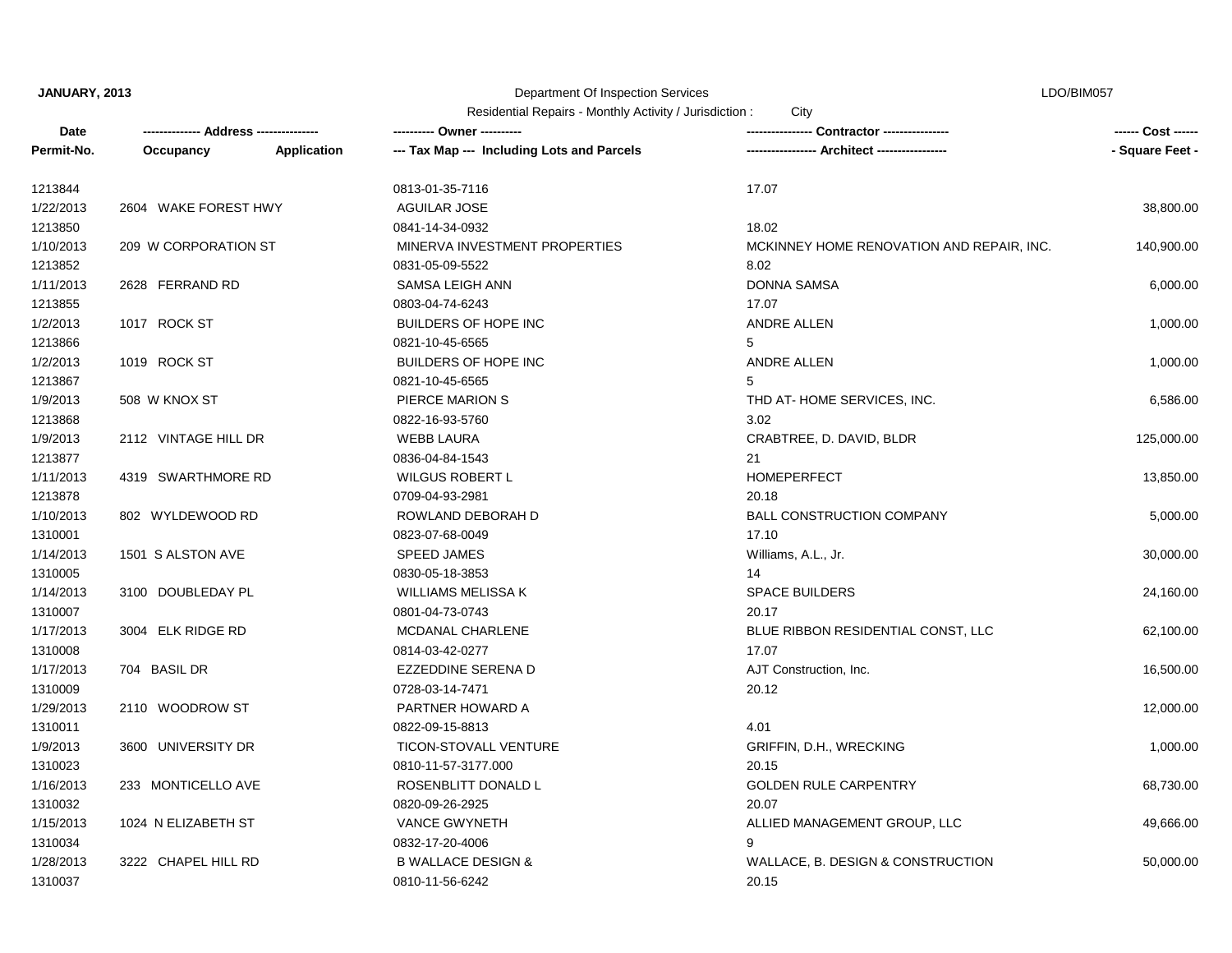## Department Of Inspection Services

LDO/BIM057

Residential Repairs - Monthly Activity / Jurisdiction : City

| <b>Date</b> |                      |                    | --------- Owner ----------                 |                                             | ------ Cost ------ |
|-------------|----------------------|--------------------|--------------------------------------------|---------------------------------------------|--------------------|
| Permit-No.  | Occupancy            | <b>Application</b> | --- Tax Map --- Including Lots and Parcels | ---------------- Architect ---------------- | - Square Feet -    |
| 1/9/2013    | 1107 GILLETTE AVE    |                    | <b>WEAVER BEVERLY</b>                      | GIBBS GRADING, INC.                         | 1,000.00           |
| 1310039     |                      |                    | 0831-13-22-2807                            | 14                                          |                    |
| 1/17/2013   | 222 NEWMAN ST        |                    | KNOWLES BEN LEE                            | GIBBS GRADING, INC.                         | 1,000.00           |
| 1310040     |                      |                    | 0831-09-15-0056                            | 11                                          |                    |
| 1/17/2013   | 1005 GLORIA AVE      |                    | WINNER LESLIE J                            | <b>TRINITY DESIGN BUILD INC</b>             | 8,000.00           |
| 1310051     |                      |                    | 0822-19-60-9077                            | 8.02                                        |                    |
| 1/16/2013   | 115 SAGERVIEW WAY    |                    | TOLL NC LP                                 | ROBIE CLIFTON                               | 5,400.00           |
| 1310064     |                      |                    | 0717-02-66-9301                            | 20.12                                       |                    |
| 1/14/2013   | 917 CHESTER ST       |                    | HABITAT FOR HUMANITY OF DURHAM             | GIBBS GRADING, INC.                         | 1,000.00           |
| 1310067     |                      |                    | 0831-10-47-5397                            | 10.01                                       |                    |
| 1/17/2013   | 4204 SUGAR PINE LN   |                    | STOGNER LARRY N                            | KINGSFORD HOME IMPROVEMENT                  | 9,010.00           |
| 1310068     |                      |                    | 0800-01-28-5987                            | 20.17                                       |                    |
| 1/17/2013   | 2500 ALPINE RD       |                    | <b>SWARTZ MARVIN S</b>                     | BERINI, JOE F., CONST. CO.                  | 15,000.00          |
| 1310077     |                      |                    | 0810-16-84-4591                            | 20.07                                       |                    |
| 1/16/2013   | 705 N QUEEN ST       |                    | SMITH JACQUELINE A                         | APPERCEPTION - DESIGN-BUILD, INC.           | 43,000.00          |
| 1310091     |                      |                    | 0831-05-18-3264                            | 11                                          |                    |
| 1/25/2013   | 512 UZZLE ST         |                    | <b>DUNSTON PHILIP G</b>                    |                                             | 7,900.00           |
| 1310102     |                      |                    | 0729-04-62-7218                            | 20.10                                       |                    |
| 1/25/2013   | 1509 TURNER ST       |                    | MOORE JOSEPH A III                         |                                             | 2,750.00           |
| 1310105     |                      |                    | 0830-04-61-3490                            | 20.14                                       |                    |
| 1/23/2013   | 105 S ADAMS ST       |                    | PRINGLE CALVIN R                           |                                             | 800.00             |
| 1310106     |                      |                    | 0841-14-34-7620                            | 18.02                                       |                    |
| 1/23/2013   | 1202 WARD ST         |                    | KELLEY JOHN H                              |                                             | 32,409.00          |
| 1310110     |                      |                    | 0821-18-41-2919                            | $\overline{7}$                              |                    |
| 1/29/2013   | 7007 FAYETTEVILLE RD |                    | S POINT HOTEL GROUP LLC                    | Rising Sun Pools, Incorporated              | 5,523.00           |
| 1310115     |                      |                    | 0718-04-83-2316.000                        | 20.12                                       |                    |
| 1/24/2013   | 2412 OWEN ST         |                    | <b>SANDRINGHAM TRUST</b>                   | James Cassavant                             | 19,000.00          |
| 1310116     |                      |                    | 0831-20-71-5952                            | 10.01                                       |                    |
| 1/23/2013   | 1605 EDGEVALE RD     |                    | JARRELL MARTHA J                           | CRABTREE, GAIL                              | 8,000.00           |
| 1310117     |                      |                    | 0832-13-04-3403                            | 3.02                                        |                    |
| 1/23/2013   | 605 GRIST MILL LN    |                    | <b>HILL ERNESTINE</b>                      | THD AT-HOME SERVICES, INC.                  | 5,118.00           |
| 1310121     |                      |                    | 0824-02-99-7000                            | 16.01                                       |                    |
| 1/23/2013   | 3110 BUCKINGHAM RD   |                    | STERN MARLA STAROSTA                       | N.C. CONSTRUCTION SERVICES, INC.            | 59,000.00          |
| 1310122     |                      |                    | 0810-19-61-0302                            | 20.07                                       |                    |
| 1/23/2013   | 1402 SOUTH ST        |                    | STROUD HILDA L                             | PARKER, PAUL HOME IMPROVE.                  | 52,215.00          |
| 1310135     |                      |                    | 0821-19-71-4722                            | 13.01                                       |                    |
| 1/27/2013   | 120 W LYNCH ST       |                    | SALANDRA FRANK A                           | Renovision Properties, LLC                  | 80,000.00          |